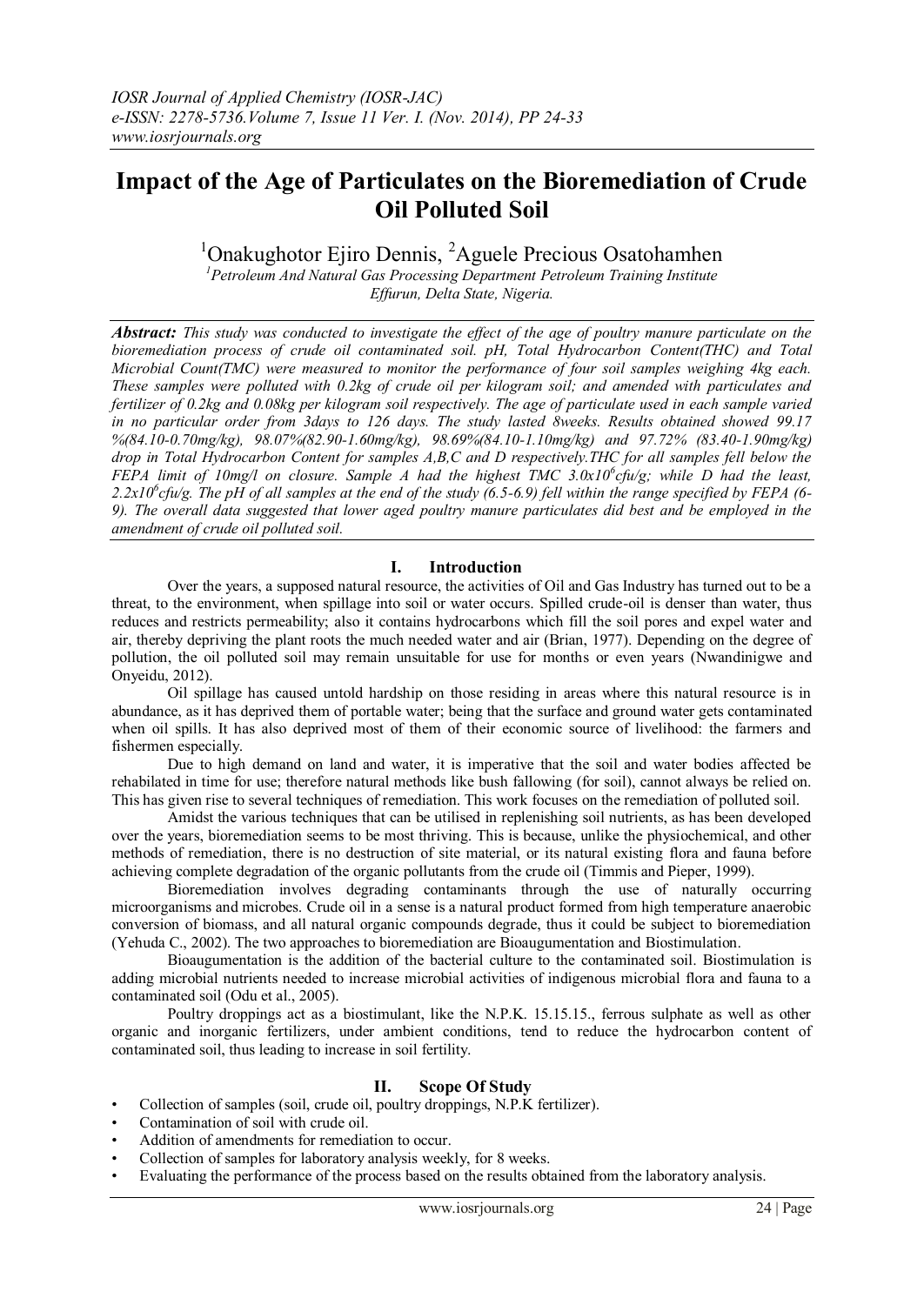## **III. Relevance Of Study**

The petroleum industry is an economic backbone to most countries today, hence its production, which is continuous will be for a very long time. In view of this, there is the need to investigate into cheap and environmentally friendly methods of remediating soils affected by the accident (spillage) that comes along with the production, transportation, etc of the crude oil and its products; which in the long run is inevitable.

Bioremediation of contaminated soil with poultry manure aids in utilizing such waste and providing an environmentally acceptable way of disposal. It will also help boost economic activities as those utilizing the soil for agricultural purposes will not be deprived of it. Community hostilities that could hamper economic activities of the petroleum industry are minimized. Most importantly, it safeguards the environment; being that it solves the problem of land pollution in a natural and environmentally friendly way.

#### **IV. Crude Oil**

Crude oil, petroleum, fossil fuel, black gold and other various names by which it is known is a naturally occurring, dark, viscous liquid found under the ground. It is a non-renewable source of energy. Crude oil is a dark, sticky naturally-occurring liquid, classified scientifically as a hydrocarbon found in certain rock formations in the earth, highly flammable and can be burned to create energy, may or may not contain nonmetallic elements such as oxygen and sulphur (OPEC).

Crude oil is a complex biodegradable substance containing a large variety of hydrocarbons such as straight, branched and cyclic aliphatics, aromatic and heterocyclic compounds (Obahiagbon et al., 2009).

## **4.1 Composition Of Crude Oil.**

Crude oil is composed elementarily of carbon, hydrogen, sulphur and nitrogen. It is a complex mixture of several polycyclic aromatic compounds and other hydrocarbons (Domask, 1984).Metals, such as vanadium, nickel, chromium are sometimes present in crude oil as shown in the table below. The hydrocarbons in crude oil are in three classes; parraffins, naphthenes and aromatics.

| Element  | Percent by weight |
|----------|-------------------|
| Carbon   | 84-87             |
| Hydrogen | $11 - 14$         |
| Sulphur  | $0 - 3$           |
| Nitrogen | $0 - 0.6$         |

Source: Gary and Handwerk, (2001).

#### **4.2 Physical Properties Of Crude Oil.**

There are certain properties that are most times used to classify crude oil. They sometimes serve as basis for tests (Gruse and Stevens , 1960). These properties include: API Gravity, Sulphurontent, reidvapour pressure, pour point (°F), metal content, carbon residue.

## **4.3products Obtained From Crude Oil And Their Uses.**

There are over 2000 products obtained from crude oil, according to a survey carried out by the American Petroleum Institute, (API) (API bulletin, 1958). Over 4000 petrochemical products can be obtained from crude oil (OPEC). These products are obtained during the fractional distillation of the petroleum, and at different temperatures, i.e. the desired boiling points, they are withdrawn. The uses of these products range from providing heat energy for transport, to cooking, etc, as well as lubricating, as chemical solvents, pigments, etc. Some of the petroleum products produced in Nigeria include gasoline, diesel, lube oil, asphalt, kerosene and other jet fuels, methane, ethane, butane, etc.

## **Table 2: Some distillation components of Nigerian Brass crude oil**

| <b>Distillation fraction</b> | Composition (%)         | Chain length        |
|------------------------------|-------------------------|---------------------|
| Gasoline                     | 11.2                    | $C_4 - C_{10}$      |
| Naphtha                      | 18.1                    | $C_4$ - $C_{10}$    |
| Kerosene                     | 16.9                    | $C_{10} - C_{20}$   |
| Gas oil                      | 15.7                    | $C_{15}$ - $C_{40}$ |
| Heavy gas                    | 25.8                    | $C_{40}$ and above  |
| $\sim$<br>$\sim$<br>$ -$     | $\lambda$ and $\lambda$ |                     |

Source: Adams P.J., (1996).

#### **4.4 Oil Spillage**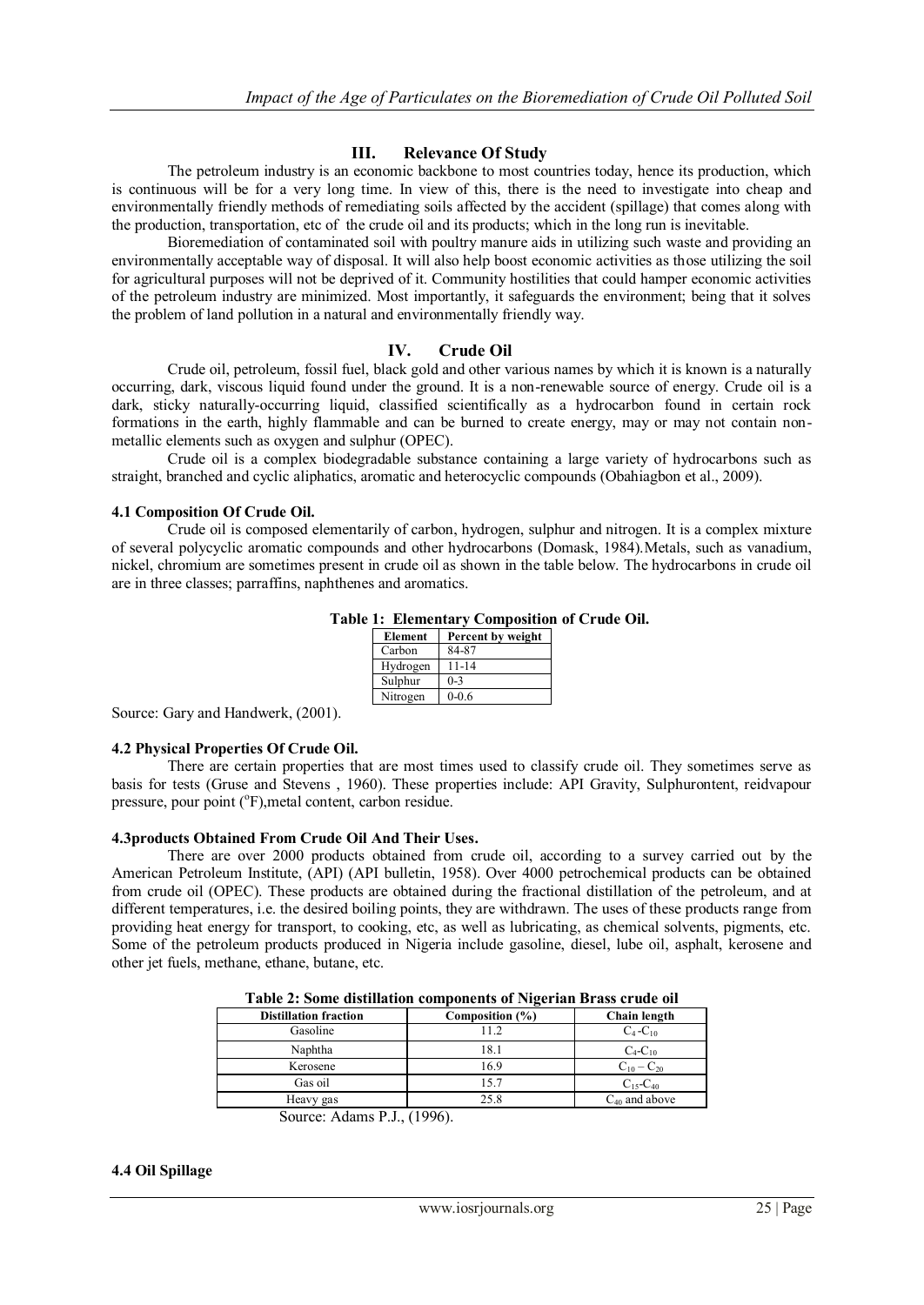Crude oil could be introduced into the soil accidentally, operationally or intentionally, during production, while transporting, processing, released as waste (Obahiagbon and Audu, 2002). In most cases, it is introduced accidentally into soil and water bodies during drilling operations, production processes, when pipelines are corroded or vandalised, leakage from storage tanks, or certain other reasons caused by general laxity on the part of petroleum companies.

| Table 5. Causes of On Spin and the Fertentage |                 |
|-----------------------------------------------|-----------------|
| Cause                                         | Percent $(\% )$ |
| Corrosion                                     | 50              |
| Sabotage                                      | 28              |
| Production operations                         |                 |
| Non-functional production equipment           |                 |
| ът *1<br>(0.001)<br>$1 \times 1$              |                 |

**Table 3: Causes of Oil Spill and the Percentage** 

Source: Nwiloand Badejo . (2001).

#### **4.5 Effect Of Crude Oil To The Soil**

It is a known fact that petroleum hydrocarbon adversely affects soil ecology and fertility. Crude oil changes the physico-chemical properties of soil. It increases the level of toxins, such as zinc and iron in the soil (Udo and Fayemi, 1975) and reduces the amount of nutrients available. There is high accumulation of aluminium and manganese ions, which are toxic to plant growth, due to the anaerobic condition in the soil,the water logging and acid metabolites created by the crude oil (Onwurah et al., 2007). Furthermore, there is reduction in the amount of oxygen diffused to the root system if the oil is stranded on the plant shoot, thus affecting the soil indirectly. Physical properties such as soil moisture, water holding capacity, porosity, pH and exchangeable phosphorus reduce, while soil nitrogen, organic carbon content and exchangeable potassium increase (Debojit et al.,2011). The pH of the polluted soil being more acidic is as a result of the formation of toxic acids in the spilled oil (Udo and Fayemi, 1975). The low soil water contents of the crude oil contaminated soil could be due to reduce soil moisture recharge caused by hydrophobic nature of crude oil contaminated soil (Baruah and Das, 1994).

Crude oil may also slow down the rate of seed germination, reduce height, stem density, photosynthetic rate and biomass, most times resulting in complete mortality (Tanee and Akonye, 2009). A possible reasons for inhibition of germination in crude oil contaminated soil is insufficient aeration due to decrease in air filled space and increased demand of oxygen by oil decomposing microorganisms (Clarkson et al., 1980).

It causes morphological aberrations, reduction in biomass, to cellular and stomatal abnormalities (Wallace 1951). A study carried out in Asaba, Delta State, showed that crude oil contamination on the soil significantly reduces the biomass accumulation in Jatrophacurcas seedlings (Agbogidi, 2011). Another research in Calabar by Ekpo et al., 2012 showed that crude oil pollution reduces the germination and growth of the soybean plant, especially at higher pollution rates.Black (1957) reported the inhibition of root growth due to acidity, which was caused by crude oil contamination. He also demonstrated that growth and development of plants are adversely affected by crude oil pollution, ranging from wilting, chlorosis, tissue and cell maceration, blotching and the collapses of marginal necrotic spots, which have eventually resulted in the death of plants.

Fresh crude oil has a coagulatory effect on the soil, it binds the soil particles into a water impregnable soil block thus, seriously impairing water drainage and oxygen diffusion and seeds fail to germinate . Oil spillage that occurred in Nigeria on dry land between 1978 and 1979, grossly affected farmlands where crops like rice, yam, plantain, cassava were cultivated (Onwurah, 1999). The depletion of the vegetative cover and mangrove ecosystem of the Niger Delta area of Nigeria is as a result of the oil spillages that have occurred in the area over the years (Odu, 1987). Hence, crude oil in soil makes the soil condition unsatisfactory for plant growth In view of this methods have to be developed to make the soil suitable for farming again, as well as water bodies conducive for aquatic life.

#### **4.6 Soil Remediation**

Several attempts have been made to correct or improve the condition of the soil. Various methods have thus far been developed, they includes excavation, vapour extraction, stabilization and solidification, containment in secured landfills, solvent extraction, thermal desorption, incineration and vitrification (US EPA, 1988). Although these processes have been proven capable of treating the soil, several regulatory requirements also have to be satisfied before it could be used on the field.

It was classed as physical/chemical treatment, heating treatment and bio-treatment, others (land fill and natural purification). Remediation could be classified as mechanical, physical, chemical and biological (Tanee and Albert, 2011).

#### **4.6.1 Bioremediation**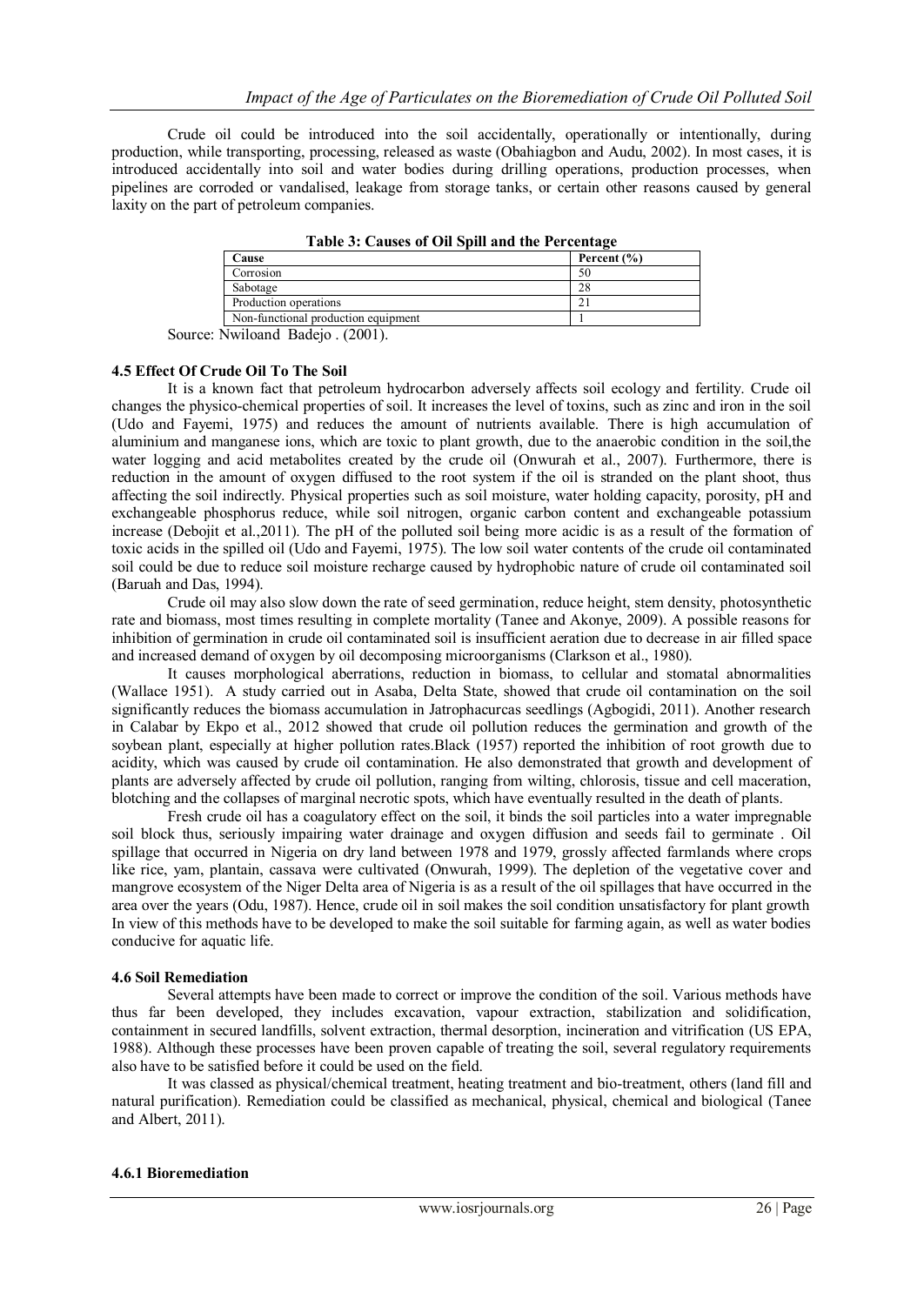The first thing that comes to mind at this word "bio and remediation", is correcting a situation with living things. Thus, one could say bioremediation is the use of microorganism metabolism to remove pollutants. It is a technology that exploits the abilities of microorganisms and other natural habitat of the biosphere to improve environmental quality for all species, including man (Onwurah et al., 2007). It could also be defined as a process that utilizes microorganisms or their enzymes to restore a contaminated environment to its original state. It uses the natural ability of microorganisms to reduce the concentration and toxicity of various chemical substances.

### **4.6.2 Bioremediation Of Crude Oil Contaminated Soil.**

As stated in the previous section, bioremediation can be used for the cleanup of crude oil contaminated soil. Crude oil is natural product, thus it is susceptible to degradation by naturally occurring microflora (Okeimen and Okeimen, 2005), and like it is generally known, the performance of plants in soils not suitable for their growth is enhanced when the soil is augmented with manure.

This clean up of the contaminated soil can be done in two methods, namely in-situ and ex-situ bioremediation.

The in-situ bioremediation process has the advantage of being carried out without disturbing normal site operations, since there is no need for excavation. The treatment of the contaminated soil is done at the site of contamination.

Ex-situ bioremediation involves the physical removal of the contaminated material into large contained spaces where they are treated (Boopathy, 2000).

There are two types of the bioremediation of crude oil contaminated soil; the microbial remediation and phytoremediation (Tang et al., 2010).

Phytoremediation utilizes plant to degrade, stabilize and remove soil contaminants. These plants decontaminate polluted soil through three mechanisms

- direct uptake of petroleum hydrocarbons into their tissues
- Release of enzymes and exudates that stimulate the activity of hydrocarbonoclastic microbes.
- direct biochemical transformation (enzymes) of petroleum hydrocarbons

#### (Schnoor et al., 1995).

Microbial remediation involves correcting the soil condition via the activities of microorganisms. Biostimulation or bioaugumentation, or intrinsic approaches could be used in this regard.

- **Bioaugmentation**: It involves the addition of adapted microbial hydrocarbon degraders. These new microbes help improve the ability of the naturally occurring microbes to degrade hydrocarbons. It has the advantage of greater respiration rate, thus shorter bioremediation period and most times better result (Benyahia F. et al., 2005).
- **Intrinsic bioremediation (natural attenuation)**: This is an unassisted method. Bacteria are allowed to grow in the contaminated soil without interference of any type. Only regular monitoring is done (Boopathy, 2000).
- **Biostimulation**: This is the most widely used method; it involves the addition of several nutrients, capable of making up for the lost inorganic nutrients caused by the contamination with hydrocarbons. Organic, inorganic fertilizers, such as N-P-K or oleophilic fertilizers could be used for this purpose of stimulating indigenous microbial population in contaminated soils. These nutrients help increase the bioavailability in the medium. It can also be achieved by addition and aeration. It is the most commonly used method for insitu bioremediation (Baba M.T. et al., 1998)

## **4.7Poultry Manure:**

The nutrient composition of poultry manure varies depending on the type of bird, feed, litter and proportion of litter to droppings. This manure is usually a mixture of the poultry droppings, beddings or litters (they are usually wood chips, wheat straw, sawdust, rice and peanut hulls, paper, etc), feathers and wasted feed.

| Element  | Mean value (g/kg material) |
|----------|----------------------------|
| Water    | 657                        |
| Total C  | 289                        |
| Total N  | 46                         |
| $NH_4-N$ | 14                         |
| $NO3-N$  | 0.4                        |
| P        | 21                         |
| K        | 21                         |
| Cl       | 24.5                       |
| Ca       | 39                         |
| Mg       | 5                          |
| Na       | 4.2                        |

## **Table 4: Elements Contained Poultry Manure**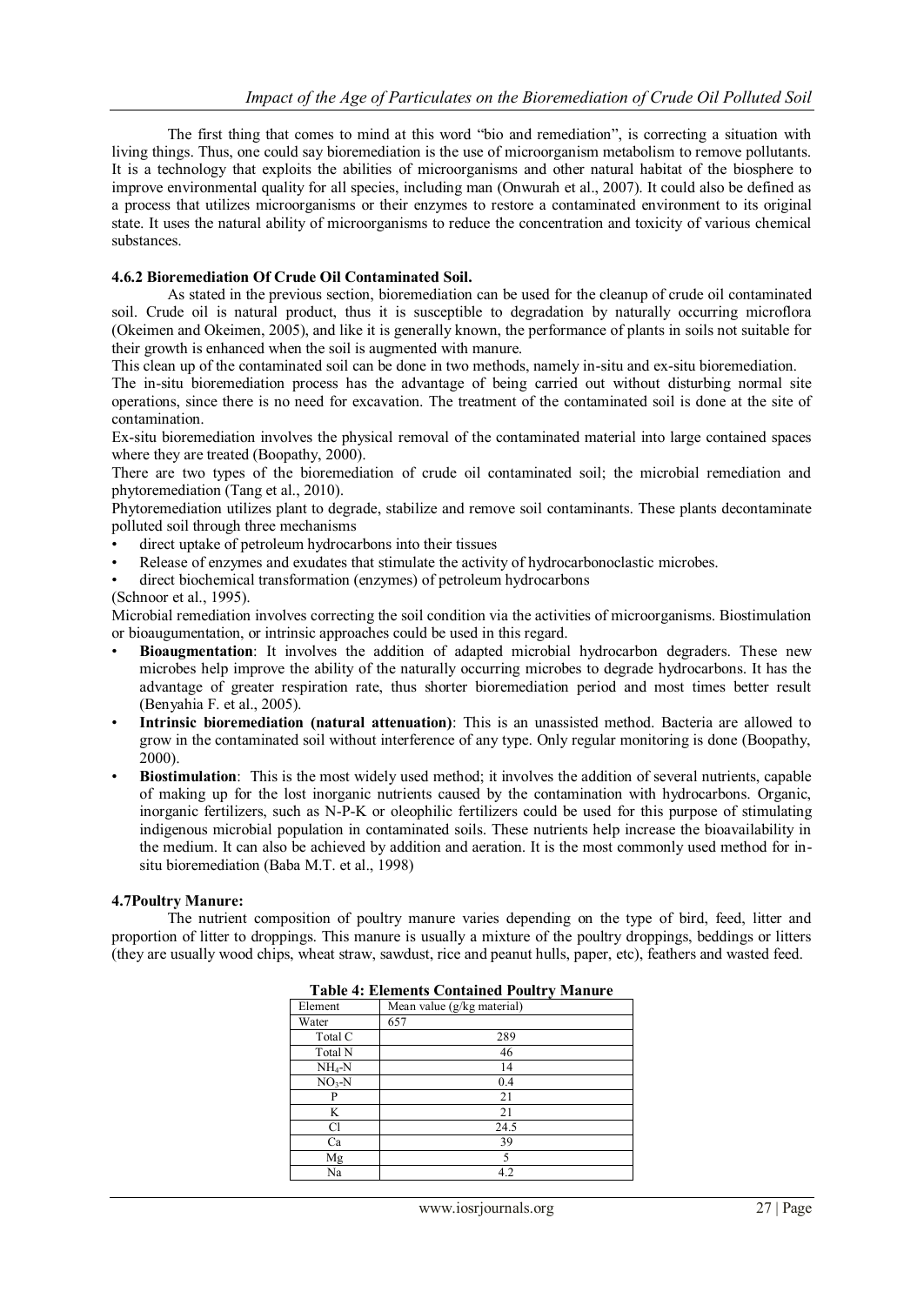| л  | 0.304 |
|----|-------|
| Fe | 0.320 |
| Mn | 0.053 |
| Zn | 0.354 |
| As | 0.029 |

Source: Edwards and Daniel, (1992).

**5.1 pH**

## **V. Results And Discussion**

**Table 5: pH Values over Time for the Bioremediation of Crude Oil Contaminated Soil with Particulates of Different Ages.**

| VI DIIRIGHTALGO. |                     |                     |               |     |     |     |     |     |     |     |
|------------------|---------------------|---------------------|---------------|-----|-----|-----|-----|-----|-----|-----|
| <b>SAMPLE</b>    | AGE OF              | <b>TIME (WEEKS)</b> |               |     |     |     |     |     |     |     |
|                  | <b>SAMPLE(DAYS)</b> |                     |               |     |     |     |     |     |     |     |
|                  |                     | 5.9                 | 5.7           | 5.8 | 5.9 | 6.2 | 6.3 | 0.5 | 6.5 | 6.6 |
|                  | 28                  | 6.2                 | ົາ<br>6.3     | 6.1 | 5.9 | 6.0 | 6.1 | 6.2 | 6.4 | 6.5 |
|                  | 42                  | 6.3                 | 6.1           | 5.9 | 6.1 | 6.2 | 6.4 | 6.4 | 6.5 | 6.7 |
|                  | 126                 | 6.1                 | $\sim$<br>6.3 | 6.2 | 6.4 | 6.5 | 6.7 | 6.6 | 6.7 | 6.9 |



**Figure 1: variation of soil pH with Bioremediation Time and Particulate age.**

It was observed from figure 1, a plot of pH as a function of bioremediation time and age of particulates that pH progressively increased with time. The same trend was observed with respect to the age of particles. However, at the start of bioremediation, it could be observed that there was a slight fluctuation in pH with particulate age. On pollution, i.e. week 0; all samples were slightly acidic (5.9-6.3). Over time, an averagely increasing trend was noticed. This suggests that the amendments tended to decrease the acidity of the soil samples. This decrement could have resulted from the biodegradation of crude oil by bacteria under anaerobic conditions in the soil pores (Essien and John, 2010); as well as the ability of crude oil to act as a buffer for the polluted soil (Ellis et al., 1961).This trend was also noticed by Ebere et al., (2011), where pH increased averagely from 5.21 to10.1for crude oil polluted soil remediated with NPK, saw dust and poultry manure. Essien and John ( 2010), reported similar results when loamy soil polluted with crude oil was reclaimed with chemical degreasers and detergents, the pH increased from 4.5 to 5.8.

Enejeet.al., (2012) also reported a decrease in pH acidity when the effect of poultry manure and Calapoigoniummucunoides on crude oil contaminated soil was studied in a completely random design. Samples were collected at different depths, polluted by 30mg/l and water 50% of retention capacity was added. Amendments were added, kept in a green house and allowed to stand for three weeks. The pH of samples amended with poultry increased from 4.85 to 6.83

In this work, samples A and B had same pH in week 3, after which a progressively increasing trend is observed for both, with A having a higher pH at the end of the experiment. Sample C (containing poultry manure aged 42 days) had a higher pH value than samples A and B at the end of the process; its pH initially decreased from 6.3 in week 0 to 6.1 in week 1 after amendments were added. From thence, C showed a gradual increase in pH throughout the experiment. Similarly, sample D, which contained the oldest poultry manure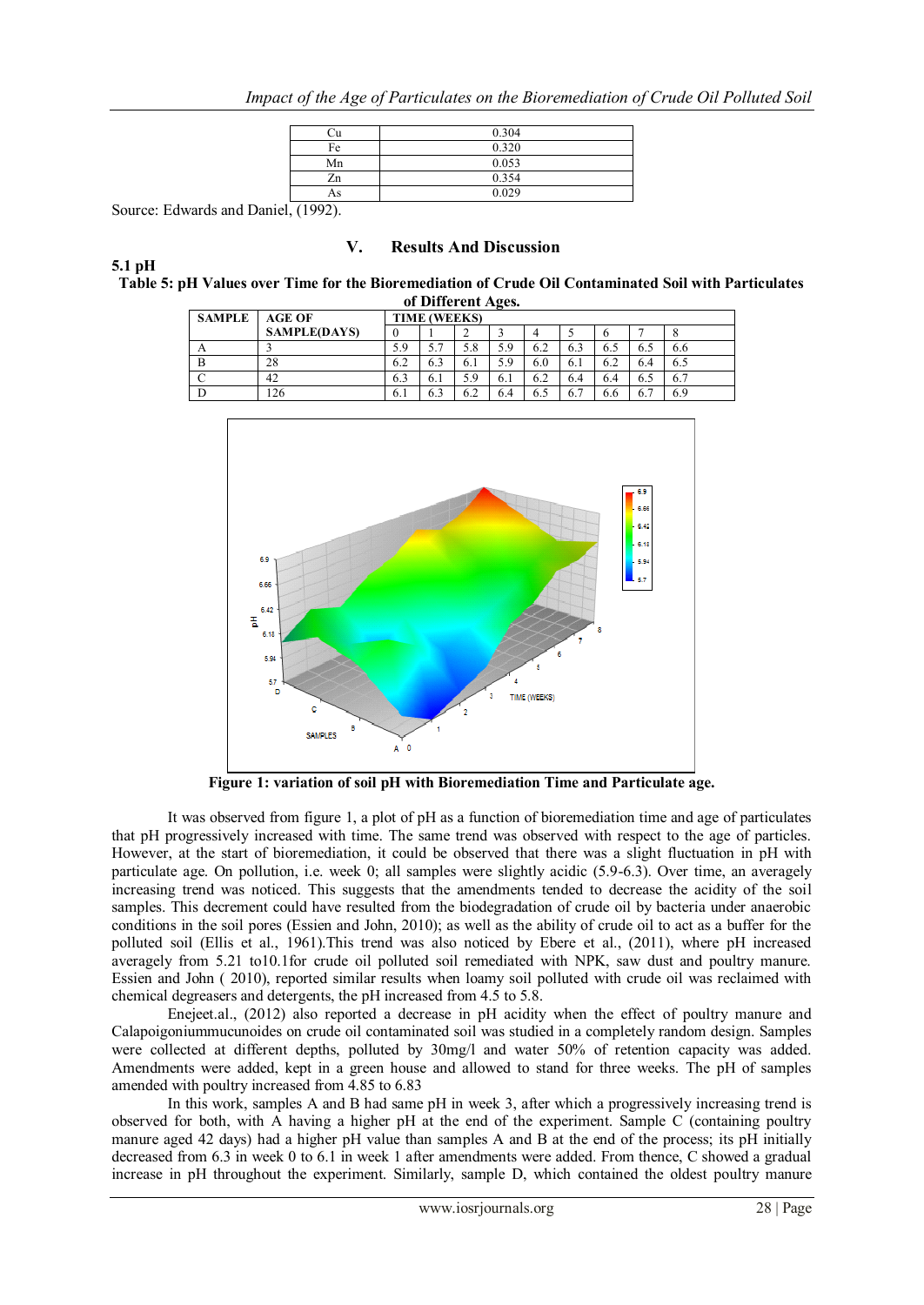particles of 126days had the highest pH value throughout the experiment, except for the first week, despite fluctuations in the trend within weeks. The decrease in pH of sample B as compared to the increasing trend of pH with age of particles at the end of the remediation period could be attributed to climatic conditions. Salt concentration is said to increase as the soil dries, thus under such conditions, soluble cations are replaced by hydronium  $(H_30^+)$  ions (USDA, 2004), hence sample B which received more heat from the sun as compared to other samples returned the least increase in pH. The pH throughout the 8weeks of bioremediation for all four samples was within the range optimum for plant growth (5.5-7) (Ronen, 2007), as well as 6-9 as required by FEPA. This indicates an effective bioremediation process.

| <b>5.2 Total Hydrocarbon Content</b>                                                         |  |
|----------------------------------------------------------------------------------------------|--|
| Table 6: Total Hydrocarbon Content of Crude Oil Contaminated Soil Bioremediated with Poultry |  |
| <b>Manure of Different Ages</b>                                                              |  |

| <b>SAMPLE</b> | <b>AGE OF</b>       |       | <b>TIME (WEEKS)</b> |       |       |       |       |       |      |      |  |  |
|---------------|---------------------|-------|---------------------|-------|-------|-------|-------|-------|------|------|--|--|
|               | <b>SAMPLE(DAYS)</b> |       |                     |       |       |       |       |       |      |      |  |  |
|               |                     | 84.10 | 63.90               | 48.90 | 34.80 | 25.30 | 17.40 | 10.20 | 4.30 | 0.70 |  |  |
| в             | 28                  | 82.90 | 65.80               | 49.20 | 36.80 | 26.70 | 18.90 | 11.10 | 5.40 | 1.60 |  |  |
|               | 42                  | 84.10 | 63.50               | 48.20 | 33.90 | 25.70 | 18.30 | 1.40  | 5.20 | 1.10 |  |  |
|               | 126                 | 83.40 | 61.80               | 47.30 | 34.20 | 26.40 | 19.90 | 12.10 | 6.60 | 1.90 |  |  |



**Figure 2: Variation of Total Hydrocarbon Content with Time And Age of Particles during the Bioremediation Process.**

The variation of the Total Hydrocarbon Content (THC) with age of manure particulate and bioremediation time is presented in figure 2. It was observed generally that THC decreased with time of bioremediation, but increased with age of particulates. During the early period of remediation, precisely weeks 1-3; samples C and D retuned better results, being that their THC values were slightly lower than those of A and B for that period. However from the following week, (4), there was a change as samples A and B returned THC of lower values than C and D. No particular order for the decrease in Total Hydrocarbon Content for each individual week with respect to the age of the particles could be initially inferred as there was no noticeable trend till the last two weeks of the experiment.

| Table 7: Percentage Reduction in Total Hydrocarbon Content (THC) of Soil Bioremediated with Poultry |
|-----------------------------------------------------------------------------------------------------|
| <b>Manure Particulates of Different Ages.</b>                                                       |

| <b>Sample</b> | THC reduction $(\% )$ |
|---------------|-----------------------|
|               | 00 17                 |
|               | 98.07                 |
|               | 98.69                 |
|               | 07.72                 |

Table 7 shows a summary of the result presented in table 8. It shows the percentage decrease in THC of the four samples. From the table it was deduced that the younger the particulates the better as sample A (3 days) had the highest percentage reduction and D (126 days) had the least percentage reduction value, since the major aim of the bioremediation process is to reduce the hydrocarbon content to levels recognised as safe by regulatory bodies(Obahiagbon et.al., 2009). This conforms with the results obtained by Tanee and Albert,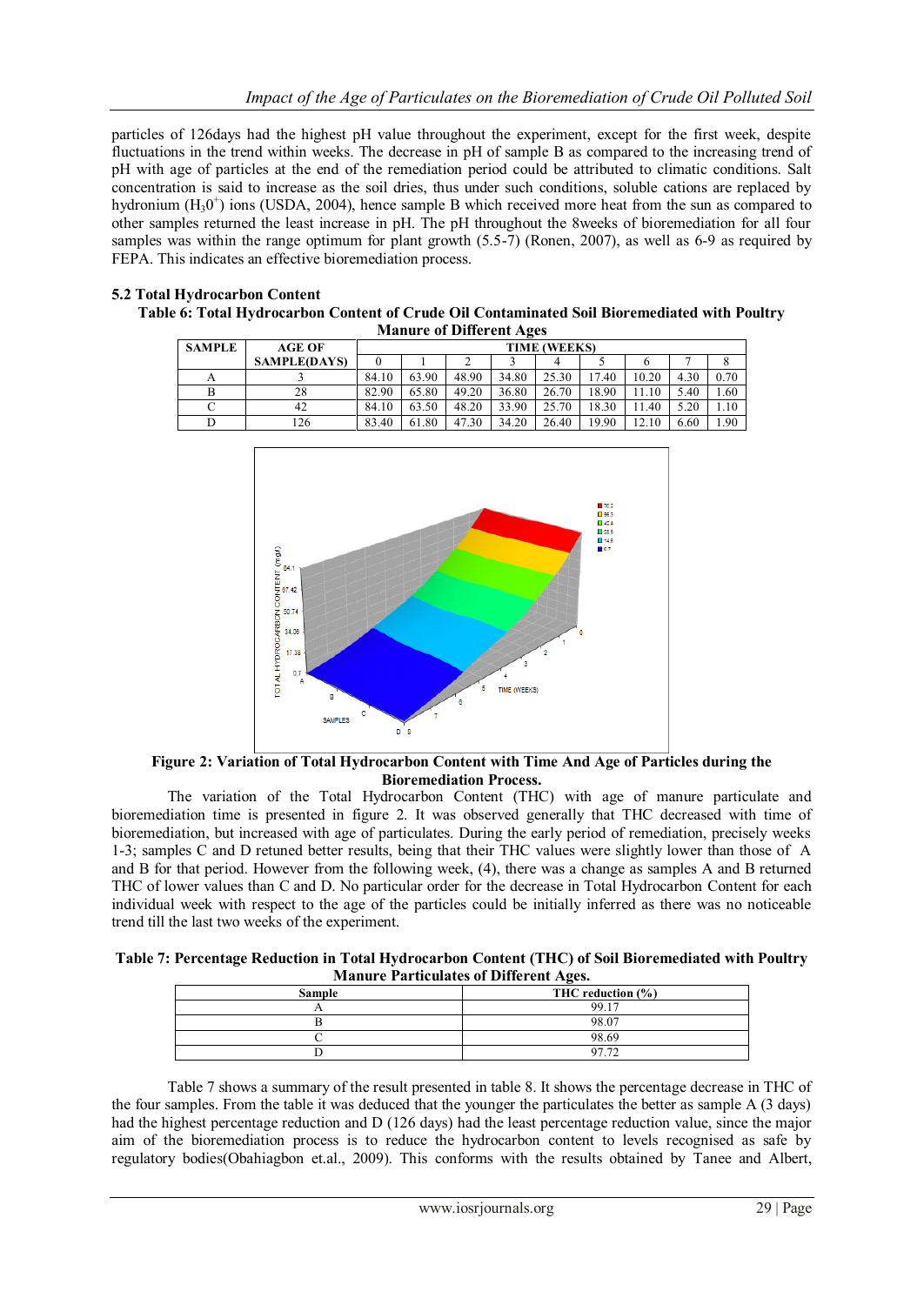(2011); showing a decrease in Total Hydrocarbon Content in a crude oil polluted soil amended with saw dust,(similar to sample A) by 75%.

Ayotamuno et.al.,(2013) in a study where petroleum contaminated soil was remediated with plantain stem and poultry feaces, observed a decrease in Total Hydrocarbon Content as well. 400g of soil was polluted with 0.25 litres of crude oil, treatments of different quantities were added. The samples containing the poultry dung performed best with the total petroleum hydrocarbon reducing from 17, 284 mg/kg to 1,186 mg/kg at the end of the two months.

A similar decrease in total petroleum hydrocarbon on biostimulating crude oil polluted soil in the university of port-harcout by Chikere et. al., (2009) was observed. TPH decreased from 3666mg/kg on pollution to 135.01mg/kg(with poultry manure) and 89.68mg/kg(with N.P.K fertilizer) after treatment for 157 days.

The general reduction in the Total Hydrocarbon Content could be attributed to the ability of the particulates and fertilizer to foster the growth of micro organisms (biostimulation), which in turn feed on the hydrocarbons. The lower aged particles returned a better result in conformity to the growth curve of micro organisms, which after the growth and stationary period, the death phase sets in. Hence, while the lower aged particles will be harbouring organisms that are still in their growth phase, the older ones will have organisms in their stationary or death phase, leading to lower degradation rate as competition, age, lack of nutrient would have led to the decline in microbial population. This also explains why samples C and D initially did better. In thiswork, sample C returned a slightly lower THC value than that of sample B, this was a deviation from the trend. This deviation could be due to the fact that the sample B compartment received more heat from the sun, this could have led to a decrease in moisture content which invariably reduces the number of microorganisms in that compartment. The heat also makes it difficult for the mesophillic bacteria, (which is mainly responsible for the degradation of petroleum hydrocarbon) to perform properly, limiting its habitat to only the cooler part of compartment C; this is as suggested by Nester et al., (2001) and Perfumo et al., (2007).

It was also observed that the highest decrease in Total Hydrocarbon Content occurred between week 0 and week 1; this was at the point at which the amendments were initially added, after acclimatization had occurred, this was probably because the micro organisms just entered their exponential growth phase. The addition of NPK fertilizer also enhanced the hydrocarbon degradation (Palmroth et al., 2006). This is supported from the above that moderate fertilizer must be used for better THC degradation.

The decrease in THC from the time the amendments were added to the end of the 8weeks bioremediation process was very high from a mean value of 83.6 to 1.3mg/kg (98% decrease). This was below the crictical level of 10 mg/l (FEPA) or 50mg/kg (Department of Petroleum Resources, 2002).

| DHIEFENt Ages. |                     |     |              |           |          |            |     |          |            |     |
|----------------|---------------------|-----|--------------|-----------|----------|------------|-----|----------|------------|-----|
| <b>SAMPLE</b>  | <b>AGE OF</b>       |     | TIME (WEEKS) |           |          |            |     |          |            |     |
|                | <b>SAMPLE(DAYS)</b> |     |              |           |          |            |     |          |            |     |
| A              |                     | ن د | 1.8          | 1.9       | ◠        |            | 2.4 |          | 2.8        | 3.0 |
|                | 28                  | 1.6 | 1.8          | 1.8       | 2.0      | $\angle 1$ | 2.1 | <u>.</u> | 2.2        | 2.5 |
|                | 42                  | 1.0 | 1.9          | ∣Q<br>1.5 | $\sim$   | າ າ        | 2.3 |          | 2.4        | 2.6 |
|                | 26                  | 1.8 | 1.9          | 1.8       | $\Omega$ | 2.0        | 2.2 |          | $\angle 1$ | 2.2 |

# **5.3 Total Microbial Count (cfu/g) Χ 10<sup>6</sup>**



**SAMPLES** 

A 0

**Table 8: Total Microbial Count of Crude Oil Contaminated Soil Bioremediated with Poultry Manure of Different Ages.**

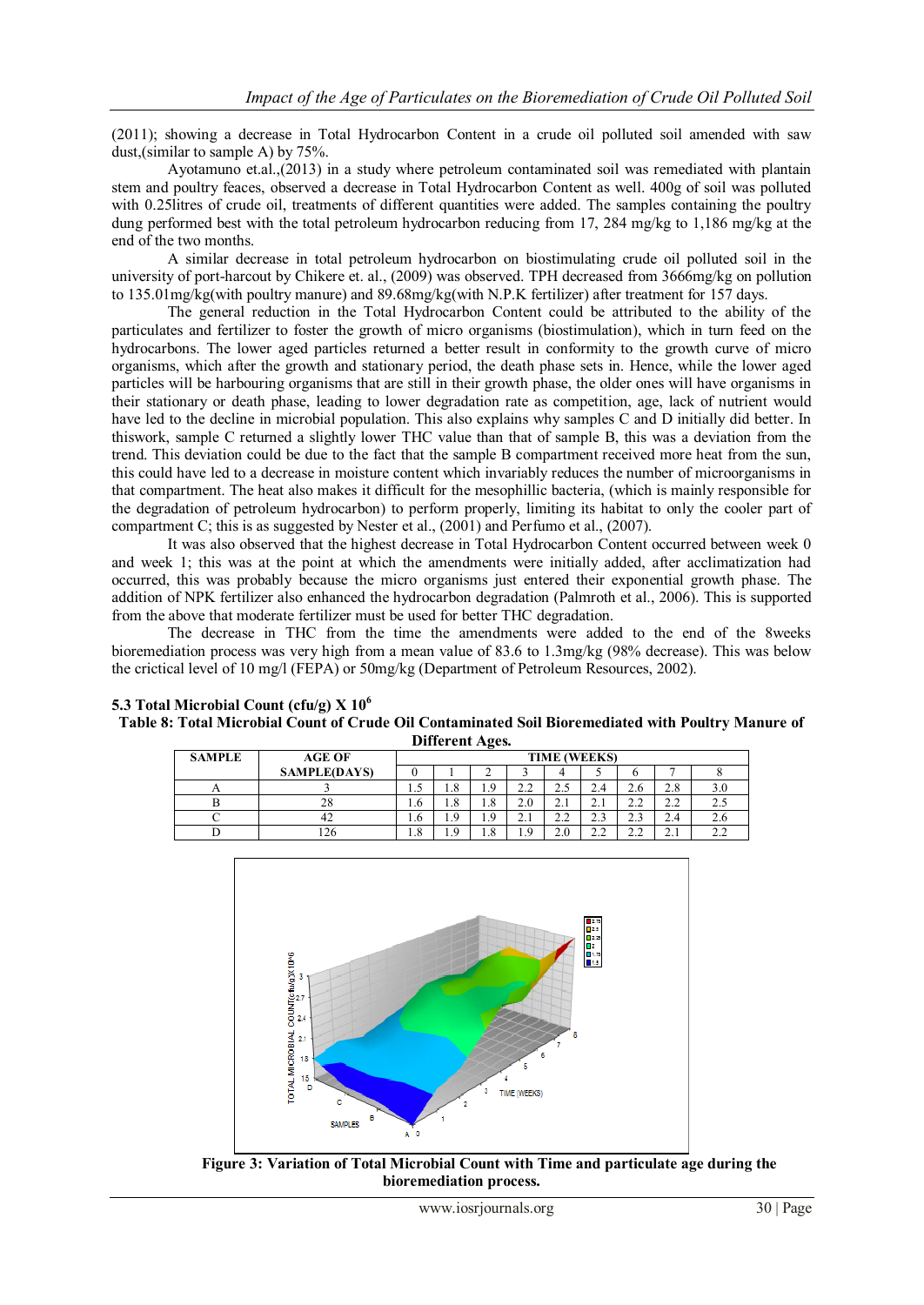Figure 3 is a plot of total micobial count as a function of time of bioremediation and age of particulate. A general increase in microbial population as well as a decrease with the age of particles was observed over the period of bioremediation.

This increasing trend of colony forming units is in agreement with that observed by Chikereet. al.(2009). In the study, the colony forming units of the heterotrophic bacteria of the crude oil polluted soil increased from 1.20 X  $10^6$  cfug<sup>-1</sup> to on amendment with  $19.57$ cfug<sup>-1</sup> poultry manure and  $450$ cfug<sup>-1</sup> on amendment with N.P.K.; while that of the hydrocarbon utilizing bacteria increased from 2.51 X  $10^2$ cfug<sup>-1</sup> to  $0.257$ cfug<sup>-1</sup> on treating with poultry manure and  $38$ cfug<sup>-1</sup> with N.P.K fertilizer.

Nwandinigwe and Onyeidu, (2012), observed same trend when crude oil contaminated soil was bioaugumented with pseudomonas and bacillus; and also treated with poultry manure. Its effect monitored by the growth of soya bean. At the end of the experiment on the soil there was a remediative effect.

The result of this present study revealed that the 3days old particle amended series, from week 3 exhibited a continuous lead in the population of microbes, samples B, C then D followed suit in the order (i.e. A having the highest and D having the least each week), with D having 2.2X10<sup>6</sup>cfu/g and A having 3.0X10<sup>6</sup>cfu/g in the last week; thus, implying that fresher particles provide better breeding ground for microorganisms. As previously mentioned, this is in line with the growth curve of microorganisms.

The increase in microbial population was via biostimulation, being that the poultry waste and fertilizer provided nutrients for increased cell growth.

The growth in microbial population was also fostered by the crude oil as it served as carbon and energy source as asserted by Akpoveta et al.,  $(2011)$ .

The range of pH observed in the study contributed immensely as well, to the proper growth and reproduction of the microbes by providing the required conditions for mineralization of hydrocarbons since most bacteria capable of metabolizing hydrocarbons develop best at pH close to neutrality (Mckee and Mendelssohn, 1995); and bacteria and fungi seems to be the microbes in this case. Bacteria has high capacity to degrade petroleum hydrocarbon, Xu, (2012),reported that it had a much higher hydrocarbon degradation rate when compared to other microbes. Also nutrients such as nitrogen and phosphorus are readily available in soil of pH range centered around 6.5 (Bickelhaupt, 2013).

The adequate supply of water to the soil aided the cell growth and function of the microorganism, by controlling the diffusion of water and soluble nutrients into and out of microorganism cells. However, excess moisture, such as in saturated soil, reduces the amount of available oxygen for aerobic respiration, hence making anaerobic respiration (which produces less energy for microbes and slows the rate of biodegradation), the predominant process. Soil moisture content between 45 and 85 percent of the water-holding capacity (field capacity) of the soil or about 12 percent to 30 percent by weight is optimal for petroleum hydrocarbon degradation (US EPA, 2006).

In all, the biodegradation rate was collectively enhanced by temperature, moisture, oxygen level, nutrients pH, presence of microorganisms, etc. The above listed parameters could negatively affect the rate of degradation as well if not properly managed (Baba et al., 1998).

## **VI. Conclusion And Recommendations**

#### **6.1 Conclusion**

Inorganic fertilizers and poultry manure particles of different ages can significantly reduce the level of hydrocarbons in the soils to tolerable limits as observed in this study. The parameters with which the process was monitored were pH, Total Hydrocarbon Content (THC) and Total Microbial Count (TMC). At the end of the eight weeks bioremediation period, a biodegradation rate of 10.45 mg/kgwk,10.16 mg/kgwk,10.38 mg/kgwk and 10.19mg/kgwk was computed for samples A,B,C and D respectively. It is therefore safe to conclude that lower aged poultry particles perform better than the older ones, in that they yielded a higher biodegradation rate.

## **6.2 Recommendations**

There is prospect in utilizing the biological waste obtained from poultry birds in time, industrially, to ameliorate the menace left from oil spillage occurrences on land by contravening bodies. This method is environmentally friendly as it degrades the hydrocarbon present in the soil to less toxic substances.

Indigenous farmers can easily procure and utilize early aged particles in rectifying the condition of the soil if contaminated with crude oil.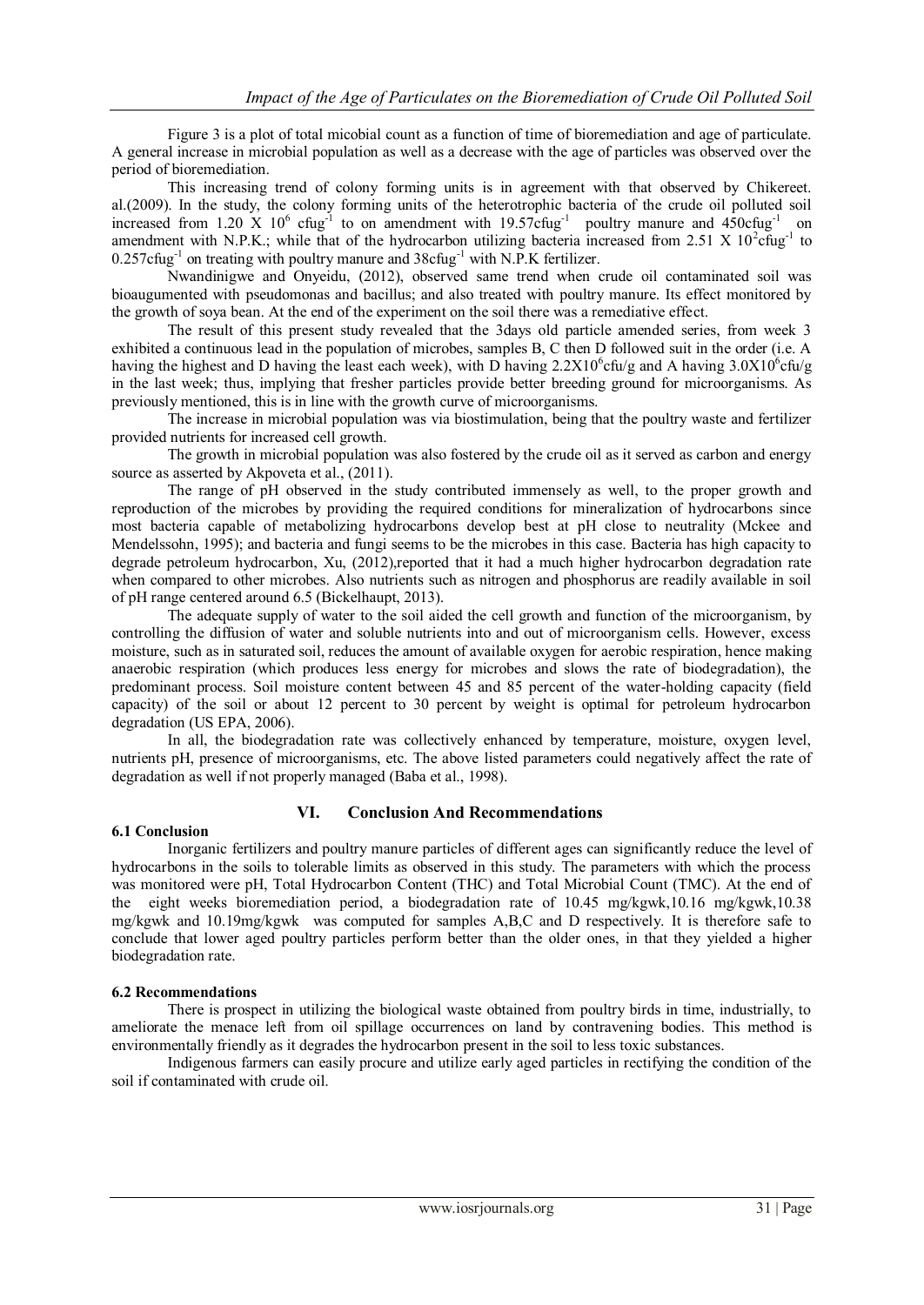#### **References**

- [1]. Agbogidi, O.M. (2011): Effects of Crude Oil Contaminated Soil on Biomass Accumulation in JatrophaCurcas L. Seedlings. Journal of Ornamental and Horticultural Plants 1 (1) 43-49.
- [2]. Adams, P.J. (1996): Bioremediation of oil spills: Theory and Practice. Proceedings of the 8<sup>th</sup>.Biennial International NNPC Seminar. In: The Petroleum Industry and the Nigeria Environment, Port Harcourt, Nigeria, 183-203.
- [3]. Akpoveta O., Egharevba F., Medjor O., Osaro K. and Enyemike E. (2011): Microbial Degradation and its Kinetics on Crude Oil Polluted Soil. Research Journal of Chemical Sciences, Vol. 1(6), 8-14.
- [4]. American Petroleum Institute Information Bulletin, (1958) No 11, Philadelphia Pa.
- [5]. Ayotamuno M.J., Olatunji O.M., Ikari S.T.(2013): Petroleum Contaminated Soil Remediation Using Poultry Feaces and Plantain Stem. International Journal of Scientific & Engineering Research Volume 4, Issue3.
- [6]. Baruah, D., Das N.J. (1994): Industrial pollution control, 10 (2) 139-44.
- [7]. Benyahia F., Abdulkarim M., Zekri A., Chaalal O. and Hassan H. (2005): Bioremediation of Crude Oil Contaminated Soils; A Black Art Or An Engineering Challenge? Trans IChemE Part B, Process Safety and Environmental Protection, 83 (B4) 364-70.
- [8]. Bickelhaupt, D. (2013): Soil pH: what it means. Environmental Information Series.
- [9]. Black, C.A. (1957): Soil Plant Relationship. John Wiley and Sons. Inc., New York.<br>[10]. Boopathy. R. (2000): Factors Limiting Bioremediation Technologies. Bioresource
- [10]. Boopathy, R. (2000): Factors Limiting Bioremediation Technologies. Bioresource Technology 74, pp63-67<br>[11]. Brian, K. (1977): Soil Processes. 1<sup>st</sup> Edition. Allen George Unwin. London.
- Brian, K. (1977): Soil Processes. 1st Edition. Allen George Unwin. London.
- [12]. Braun, Robert, L., Burnham, lan, K. (June 1993): [Chemical Reaction Model for Oil and Gas Generation from Type](http://www.osti.gov/bridge/servlets/purl/10169154-cT5xip/10169154.PDF) I and Type II [Kerogen.](http://www.osti.gov/bridge/servlets/purl/10169154-cT5xip/10169154.PDF) Lawrence Livermore National Laboratory.
- [13]. Chikere, C.B., Okpokwasili, G.C. and Chikere B.O. (2009):Bacterial diversity in a tropical crude oil-polluted soil undergoing bioremediationAfrican Journal of Biotechnology Vol. 8 (11), pp. 2535-2540.
- [14]. Clarkson, D.T., Hanson, J.B., Ann Rev (1980): Plant Physiol. 31: 239-98.<br>[15]. D'el Arco j.p. and franca f.p. (1999): Biodegradation of crude oil
- [15]. D'el Arco j.p. and franca f.p. (1999): Biodegradation of crude oil in sandy sediment. International biodeterioration and biodegradation 44:87-92.
- [16]. Department Of Petroleum Resources, DPR (1991): Environmental Guidelines and Standards for the Petroleum Industry in Nigeria. Department of Petroleum Resources, Ministry of Petroleum and Mineral Resources, Lagos, Nigeria.
- [17]. Domask, W. G. (1984). Introduction to petroleum hydrocarbons. Chemistry and composition in relation to petroleum derived fuels and solvents. Effects of petroleum hydrocarbons. Adv. Nod. Environ. Tox. 8: 1-26.
- [18]. Ebere, J.U., Wokoma, E.C. and Wokocha, C.C. (2011): Enhanced Remediation of a Hydrocarbon Polluted Soil. Research Journal of Environmental and Earth Sciences 3 (2) 70-74.
- [19]. Edwards, D.R., and Daniel, T.C. (1992): Environmental impacts of on-farm poultry waste disposal—A review. Bioresource Technology 41:9–33.
- [20]. Ellis, R., Adams, R.S. (1961): Contamination of Soil by Petroleum Hydrocarbons. Advanced Agronomy, Vol. 13, 197 216.
- Eneje R.C., Nwagbara C., and Uwumarongie-Ilori E.G. (2012): Amelioration of chemical properties of crude oil contaminated soil using Compost from Calapoigoniummucunoidesand poultry manure.International Research Journal of Agricultural Science and Soil Science Vol. 2(6) pp. 246-251.
- [22]. Essien, O.E., and John I.A. (2010): Impact of Crude-Oil Spillage Pollution and Chemical Remediation on Agricultural Soil Properties and Crop Growth. Journal of Applied Science and Environmental Management, Volume 14 (4), 147-154.
- [23]. Federal Environmental Protection Agency (FEPA) (1997): Guidelines and Standards for Environmental Impact Assessment in Nigeria, pp. 87-95.
- [24]. Gary, J.H. and Handwerk, G.E. (2001): Petroleum Refining and Technology and Economics, fourth edition, Marcel Dekker, Inc. pages 21-35.
- [25]. Gruse, W.A and Stevens, D.R. (1960): Chemical Technology of Petroleum, 3rd Edition, McGraw-Hill Book Company, New York, pp. 424–472.
- [26]. <http://www.opec.org/pressroom/FAQ/crudeoil>
- [27]. Mckee, K.G. and Mendelssohn, I.A., (1995): A review of the methods of ecological consequences of substrate aeration for the enhancement of oil bioremediation in wetland. Report to the Marine Spill Response Corporation.
- [28]. Nester, M.T., Eugene, W., Denise, G.A., Roberts, C.E., Pearsall N.N., (2001):Microbiology: A Human Perspective. 3rd ed. New York: McGraw-Hill.
- [29]. Nwadinigwe, A.O., Onyeidu, E.G. (2012): Bioremediation of Crude Oil-Polluted Soil Using Bacteria and Poultry Manure Monitored through Soybean Productivity. Pol. J. Environ. Stud. 21 (1) 171-176.
- [30]. Nwilo, P.C., Badejo, O.T. (2001): Impacts of Oil Spills Along The Nigerian Coast. The Association for Environmental Health and **Services**
- [31]. Obahiagbon, K.O., Akhabue, C.E., Aluyor, E.O. (2009): Effect of varying concentration of sodium nitrate on biological oxidation of petroleum hydrocarbon polluted water. Journal of Engineering and Technology Research, 1(3): 50-55.
- [32]. Obahiagbon, K.O., and Audu T.O.K. (2002): Analysia of biodegradation rate of crude oil contaminated soil using fertilizer or cow dung.Nigerian Journal of Environmental Research and Development 1(1).
- [33]. Odu, E.A. (1987): Impact of Pollution in Biological Resources Within The Niger Delta. Technical Report on Environmental Pollution Monitoring of the Niger Delta Basin of Nigeria. Environmental Consultancy Group, University Of Ife 6: 69-121.
- [34]. Odu, C.T.I., Amadi, E.N., Okolo, J.C. (2005): Effect of soil treatments containing poultry manure on crude oil degradation in a sandy loam soil. Applied Ecological Environ. Res 3 (1) 47.
- [35]. Okeimen C.O and Okeimen F.E. (2005): Bioremediation of Crude Oil-Polluted Soil- Effect of Poultry Droppings and Natural Rubber Processing Sludge Application on Biodegradation of Petroleum Hydrocarbons. Environmental Sciences, MY Tokyo, 12 (1) 1-8.
- [36]. Onwurah, I. N. E. (1999): Restoring the crop sustaining potential of crude oil polluted soil by means of Azotobacter inoculation. Plant Prod. Res, Journal 4: 6-16.
- [37]. Onwurah, I.N.E., Ogugua, V.N., Onyike, N.B., Ochonogor, A.E. and Otitoju, O.F. (2007): Crude Oil Spills in the Environment, Effects and Some Innovative Clean-Up Biotechnologies, International Journal of Environmental Research 1 (4) 307-320.
- [38]. Perfumo A., Ibrahim M.B., Roger M., Luigi V., (2007): Thermally Enhanced Approaches for Bioremediation of Hydrocarbon-Contaminated Soils. Chemosphere 66:179-184.
- [39]. Ronen, E. (2007):Micro-elements in Agriculture. Practical Hydroponics and Greenness. 39-45
- [40]. Schnoor, J. L., Licht, L. A., McCutcheon, S. C., Wolfe, N. L., Carreira, L. H., (1995): Phytoremediation of organic and nutrient contaminants. Environ. Sci. Technol., 29 (7), 318A-323A.